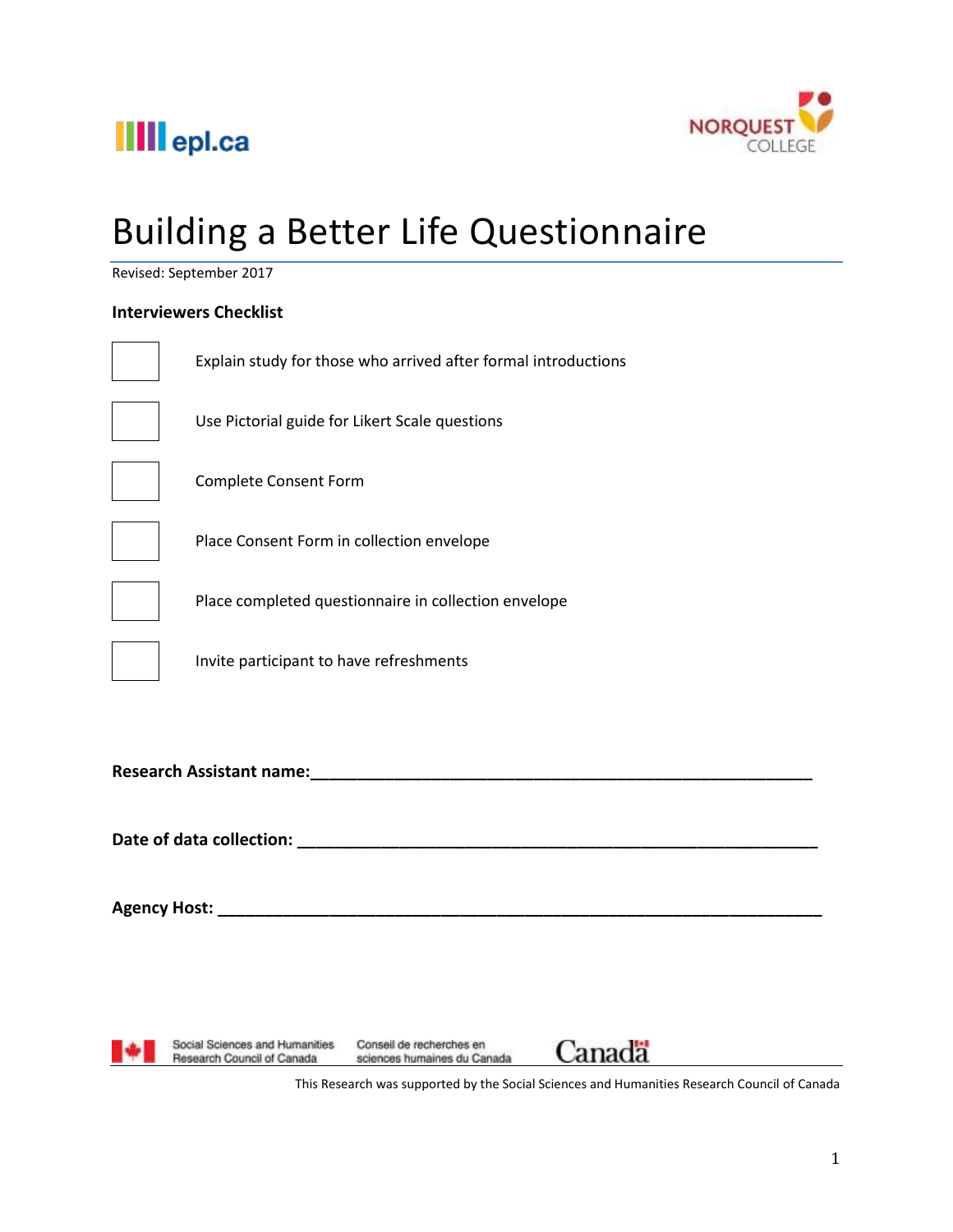#### **Introduction:**

Hello my name is equation is the set of the working with you to complete the questionnaire.

#### **If the participant was not present for the formal introduction, please inform them as follows:**

Thank you for participating in this important community project. Your feedback is most valuable to help us understand what people need to Build a Better Life. We hope to learn what works well and what is needed for people to belong in their community in ways that help them to improve their lives.

The survey will take about 20 minutes and will be followed by a group discussion. We are also serving refreshments and at the end of the discussion you will receive a \$25 gift card to thank you for your time with us. The discussion will take approximately one hour.

#### **Please read to all participants**

Your participation in this study is completely voluntary. If there are any questions you do not wish to answer, just let me know and we can go on to the next question, or you can stop the interview at any time.

Your name will not be attached to any of your answers. The only reason we ask for your name is for your consent to participate and to confirm that you received your/a gift card.

Is it okay for us to begin?

# **→ Complete Consent Form and place in collection envelope**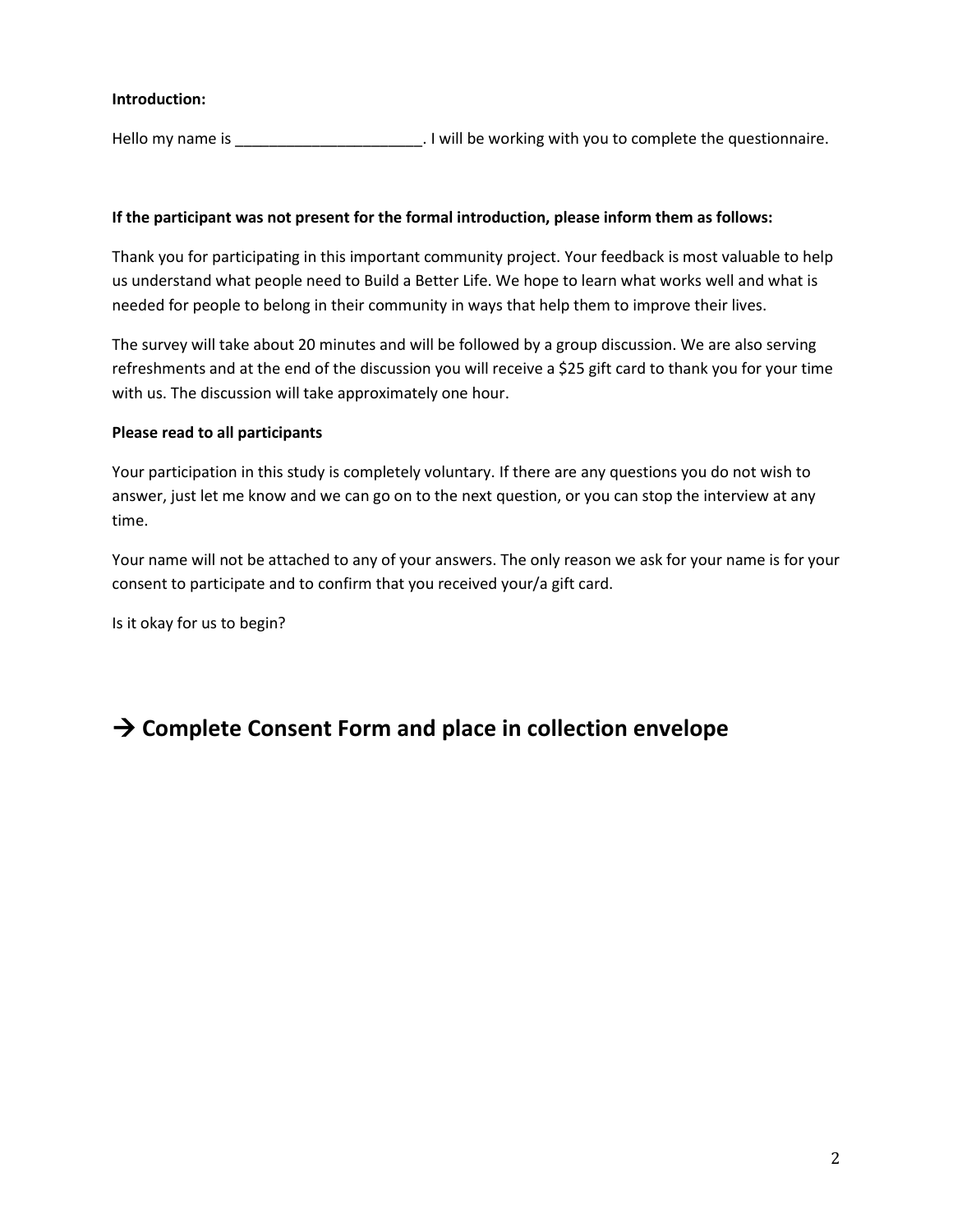|         |        | We will begin with some questions about you and your family.                              |
|---------|--------|-------------------------------------------------------------------------------------------|
|         |        | 1. How many years in total have you lived in Edmonton<br>(within Edmonton City limits)?   |
|         |        | 2. How many times have you moved from one residence<br>to another, in the last 12 months? |
|         |        | 3. In what year were you born (year of birth)?                                            |
|         |        | 4. What is your gender?                                                                   |
| O       | Female | Male<br>O                                                                                 |
|         |        | 5. What is your current marital status?                                                   |
| O       |        | Single, never married<br>$\circ$<br>Married, not living with partner                      |
| $\circ$ |        | $\circ$<br>Married/cohabitant, living with partner<br>Separated, divorced, or widowed     |
|         |        | 6. Do you have any children under 18?                                                     |
| O       |        | No (skip to >>>> Question 7)<br>O<br>Yes ---- How many?                                   |
|         |        | 6a. Who do they live with? (CHOOSE ALL THAT APPLY)                                        |
|         | O      | With me                                                                                   |
|         | O      | With ex-spouse/partner or current spouse/partner who is not living with me                |
|         | O      | With grandparents                                                                         |
|         | O      | With other relatives                                                                      |
|         | O      | In foster care                                                                            |
|         | O      | Other                                                                                     |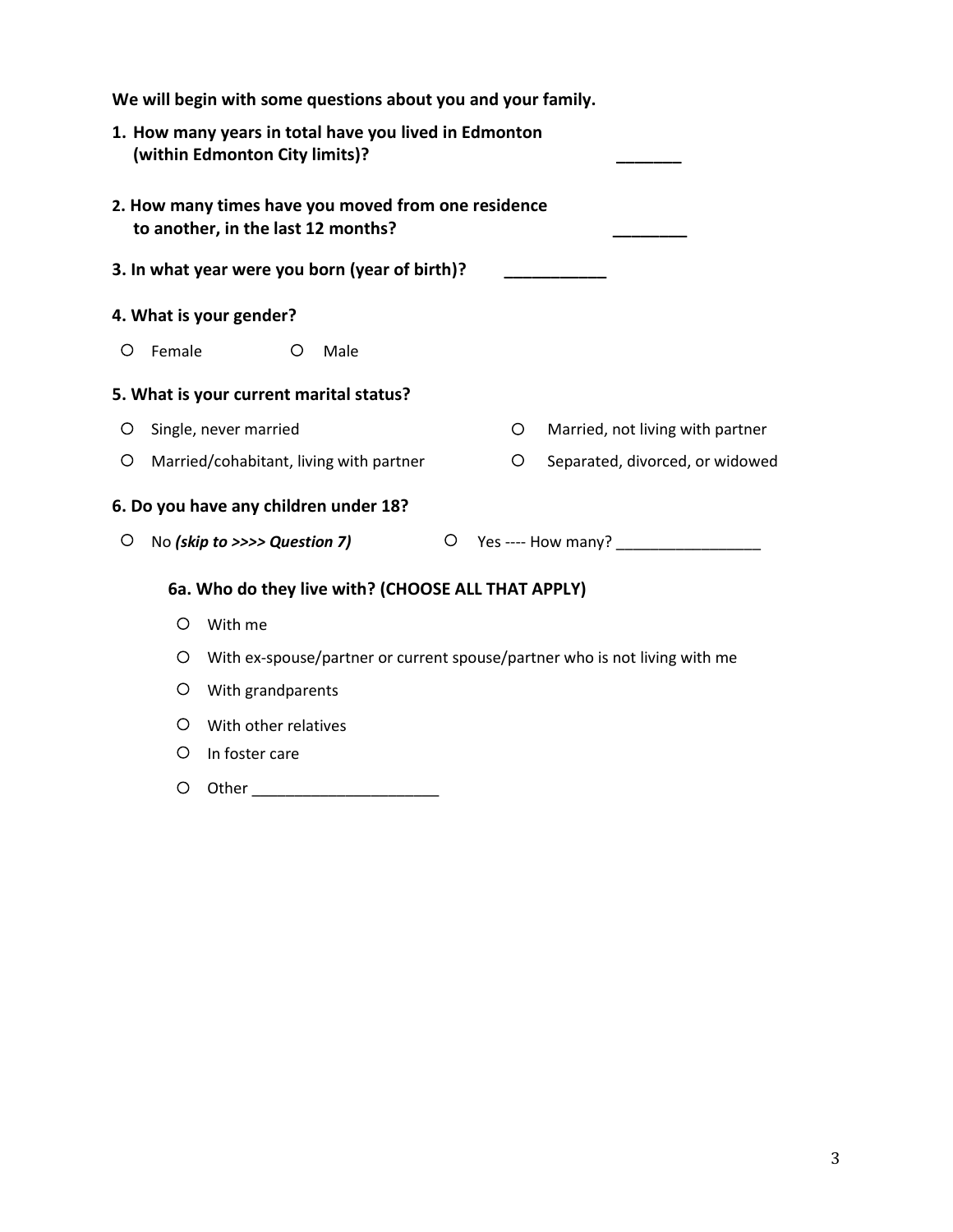**7. What are the top three most important services or sources of help from agencies or government? (***READ OPTIONS AND ASK PARTICIPANT TO PICK 3 MOST IMPORTANT).* 

- Health Services  $\Box$
- Housing support  $\Box$
- Food support (food bank)  $\Box$
- Financial support from the government or charities  $\Box$
- Transportation (free bus tickets, rides to services, funded taxi etc.)  $\Box$
- Child care (subsidy)  $\Box$
- Legal aid  $\Box$
- Settlement services  $\Box$
- Cultural support services  $\Box$
- Other, please specify \_\_\_\_\_\_\_\_\_\_\_\_\_\_\_\_\_\_\_\_\_\_\_\_\_\_\_\_\_\_\_\_\_\_\_\_\_\_\_\_\_\_\_\_\_\_\_\_\_\_\_ $\Box$

#### **8. What is your employment status?**

- $\bigcirc$ Working full-time
- $\circ$ Working part-time
- $\circ$ Working casual hours
- $\circ$ Seeking employment
- $\circ$ Not seeking employment *(skip to >>>>> Question 10)*

**9. On average, how many hours a week do you work? \_\_\_\_\_\_\_\_\_\_\_**

#### **10. What is the highest level of schooling you have COMPLETED?**

- No schooling completed
- Elementary (Grade 6)
- Junior high school (Grade 9)
- $O$  High school (grade 12)
- $\circ$  Some college or university credit (e.g. a certificate)
- College diploma
- O Bachelor's degree
- Advanced degree

#### **11. Are you currently attending school?**

 $\bigcirc$  No  $\bigcirc$  Yes part time *(skip to >> Question 13)*  $\bigcirc$  Yes full time *(skip to >> Question 13)*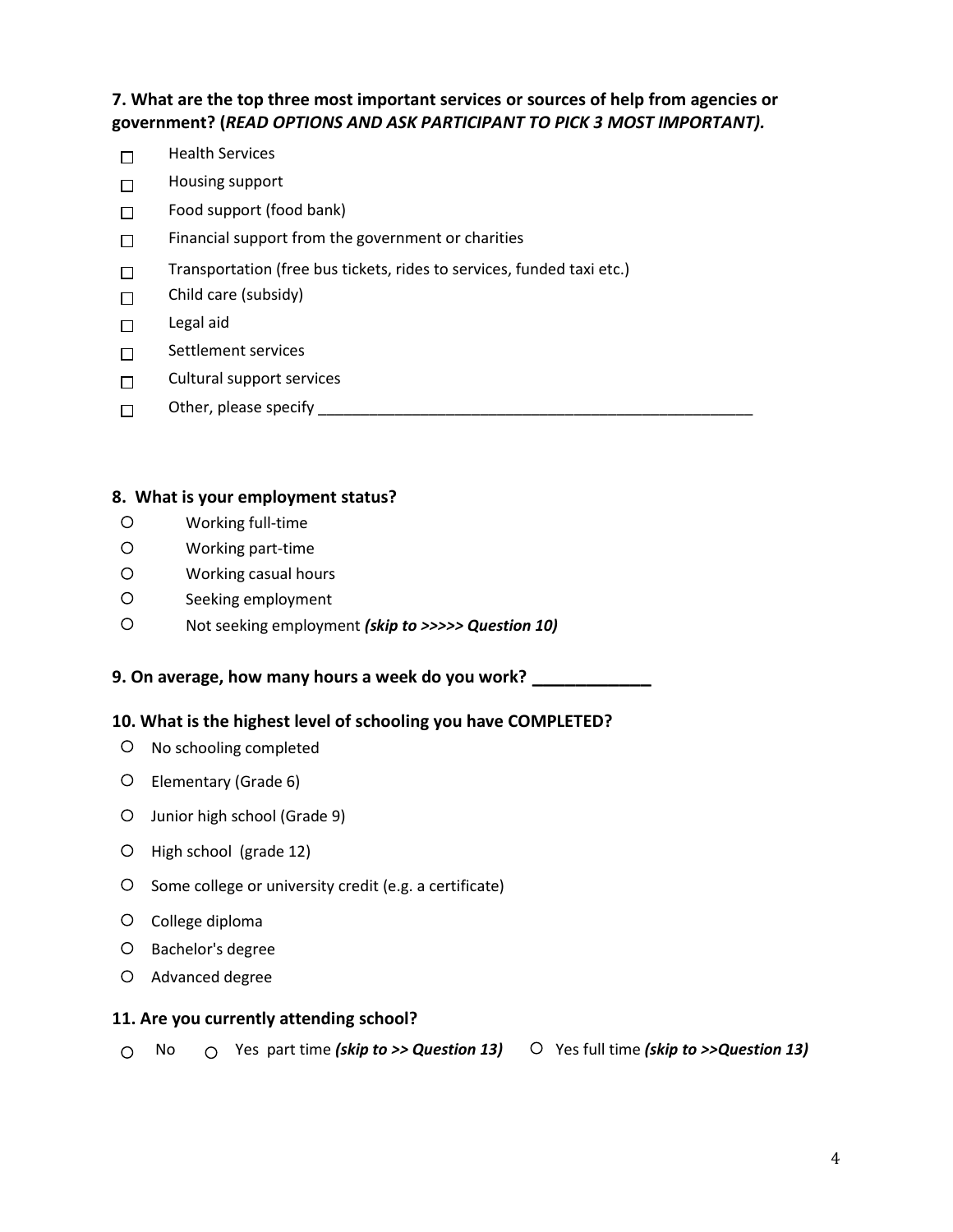|            | 12. Are you planning on any further education?                                                                                                                                                              |
|------------|-------------------------------------------------------------------------------------------------------------------------------------------------------------------------------------------------------------|
| $\circ$    | $\circ$ Yes (skip to >> Question 13)<br>$\circ$ Don't Know (skip to >> Question 13)<br>No                                                                                                                   |
|            | 12a. Why are you not planning on attending any more school?<br>(DO NOT read options, SELECT only reported responses)                                                                                        |
|            | $\circ$<br>It would be easier to get job training                                                                                                                                                           |
|            |                                                                                                                                                                                                             |
|            | 13. What is the first language you learned to speak as a child?                                                                                                                                             |
| $\bigcirc$ | English (skip to >>Question 15)    Q    French    Q    Other specify: ___________                                                                                                                           |
|            | 14. Do you still speak this language?                                                                                                                                                                       |
| $\circ$    | O Yes<br>No                                                                                                                                                                                                 |
|            | 15. Are you a veteran?                                                                                                                                                                                      |
| $\circ$    | $O$ Yes<br>No                                                                                                                                                                                               |
|            | 16. How would you rate your overall health?                                                                                                                                                                 |
| $\bigcirc$ | O Somewhat healthy O Healthy O Excellent Health<br>Poor health                                                                                                                                              |
|            | 17. Have you had a problem with substance abuse in the last 12 months?                                                                                                                                      |
| $\circ$    | $O$ Yes<br>No                                                                                                                                                                                               |
|            | 18. Do you have a chronic medical condition or any disability?                                                                                                                                              |
| O          | O Yes<br>No                                                                                                                                                                                                 |
|            | 19. There are many people that go to the Edmonton Public Library (EPL) for additional<br>support. Have you used any of the following EPL resources in the last 12 months? (SELECT<br><b>ALL THAT APPLY)</b> |
| П          | For community outreach help (settlement workers, outreach workers, etc.)                                                                                                                                    |
| П          | To borrow books or DVDs including online material                                                                                                                                                           |
| П          | To use the public computers                                                                                                                                                                                 |
| П          | To work or study                                                                                                                                                                                            |
| П          | To attend one of the library's programs<br>To get help with using computers, or filling out a form                                                                                                          |
| П          | To get other help in person (like writing a resume etc.)                                                                                                                                                    |
| П<br>П     | No, I have not used EPL for additional services or resources                                                                                                                                                |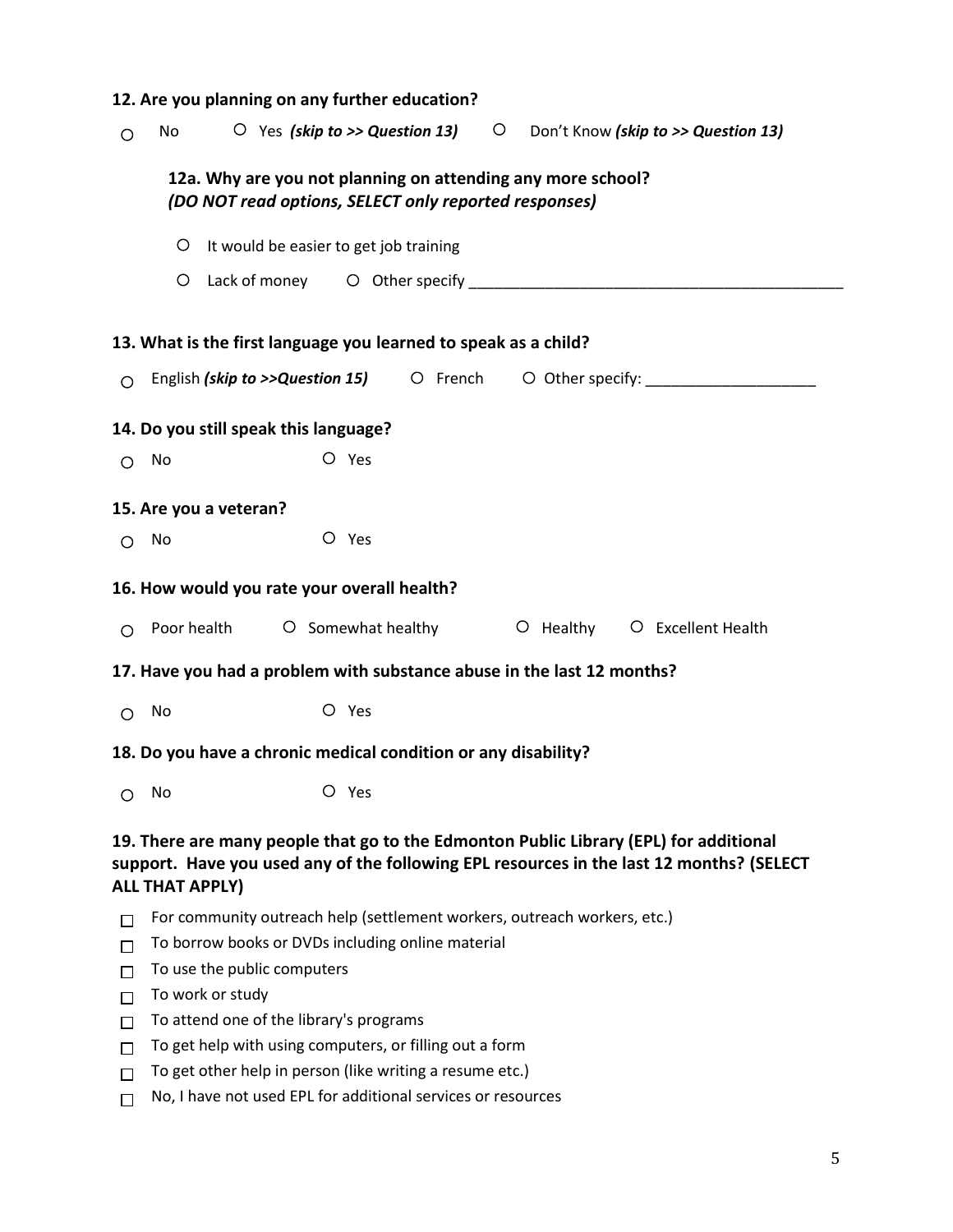# **20. Do you identify as an Indigenous person?**

| Ω       |            | O Yes<br>No (skip to >>> Question 21)                                                                                                                                 |
|---------|------------|-----------------------------------------------------------------------------------------------------------------------------------------------------------------------|
|         | ∩          | 20a. Do you know anyone who has attended the residential school system?<br>$O$ Yes<br>No (skip to>>>> Question 21)                                                    |
|         |            | 20b. Who attended a residential school?                                                                                                                               |
|         | $\circ$    | Myself                                                                                                                                                                |
|         | $\bigcirc$ | My mother and/or father                                                                                                                                               |
|         | $\bigcirc$ | Friends                                                                                                                                                               |
|         | $\circ$    | <b>Extended relatives</b>                                                                                                                                             |
|         | $\circ$    |                                                                                                                                                                       |
|         |            | 21. In what country were you born?                                                                                                                                    |
| ◯       |            | Canada (skip to >>> Question 22)                                                                                                                                      |
| ◯       |            |                                                                                                                                                                       |
|         |            | 21a. What year did you come to Canada? _______________                                                                                                                |
|         |            | 21b. What was your status upon entry into Canada? (READ choices)                                                                                                      |
|         | $\circ$    | Immigrant - principal applicant (skilled worker, investors)                                                                                                           |
|         | Ő          | Family of a principal applicant (family sponsorship)                                                                                                                  |
|         | $\circ$    | Refugee claimant                                                                                                                                                      |
|         | $\circ$    | Sponsored refugee (government or privately sponsored)                                                                                                                 |
|         | $\circ$    | Student visa                                                                                                                                                          |
|         | $\circ$    | Work visa                                                                                                                                                             |
|         | O          |                                                                                                                                                                       |
|         |            | 21c. In what country do the majority of your family or relatives live?                                                                                                |
|         |            | 22. Have you ever been homeless in Canada?                                                                                                                            |
| $\circ$ |            | No (skip to >>> Question 23)<br>O Yes                                                                                                                                 |
|         | $\circ$    | 22a. Do you currently have permanent housing? Permanent housing is a dwelling that<br>is yours, not a room in an institution or couch surfing.)<br><b>No</b><br>O Yes |
|         |            | 22b. How many times in the last 5 years have you lost<br>your permanent housing? (been homeless for even 1 day)                                                       |
|         |            | 22c. In total, in the past 5 years how many months have you<br>lived without permanent housing?                                                                       |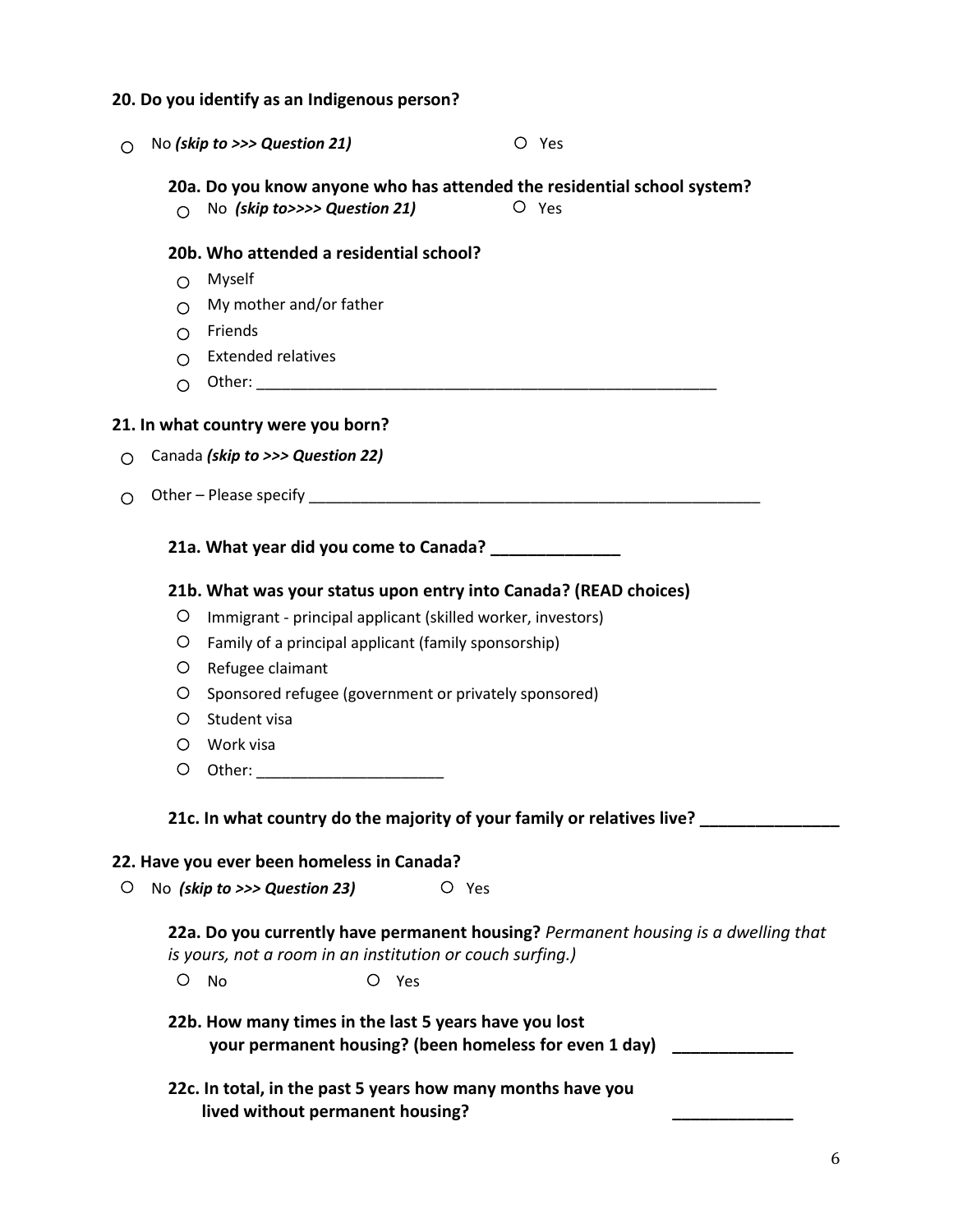## **23. How often do you do each of the following?**

|                                                                                                      | Rarely or<br><b>Never</b> | Several<br>times a<br>year | Monthly          | 2-3 times<br>per week | Daily |
|------------------------------------------------------------------------------------------------------|---------------------------|----------------------------|------------------|-----------------------|-------|
| Participate in spiritual/religious activities                                                        | Ω                         | Ο                          | ()               | Ő                     | С     |
| Use the internet for work, school, or personal<br>use                                                | Ο                         | O                          | O                | Ő                     | Ο     |
| Take part in sports or physical exercise                                                             | O                         | Ω                          | O                | O                     | Ω     |
| Participate in organized activities in my<br>community (e.g. community dinner, round<br>dance, etc.) | Ο                         | Ω                          | $\left( \right)$ | O                     | Ω     |

## **24. Have you done any unpaid (volunteer work) in the past 12 months?**

|  | $\circ$ No (skip to >> Question 26) | O Yes |
|--|-------------------------------------|-------|
|--|-------------------------------------|-------|

## **25. How often have you volunteered with the following organizations?**

|                                                                                                                               | Rarely or<br>Never | Several<br>times a<br>year | Monthly | 2-3 times<br>per week | Daily |
|-------------------------------------------------------------------------------------------------------------------------------|--------------------|----------------------------|---------|-----------------------|-------|
| With community and social services<br>(organizations helping the elderly, young<br>people, disabled, or other people in need) | ∩                  | ◯                          |         |                       |       |
| With education, cultural, sports or<br>professional associations                                                              | Ω                  | ∩                          | ∩       |                       |       |
| At my place of worship (mosque, temple,<br>synagogue, church, spiritual centre)                                               | Ο                  | ◯                          | ∩       | Ω                     |       |
| Providing services to newcomers to Canada                                                                                     | Ο                  | ∩                          | ∩       | Ω                     | ∩     |
| Providing services to Indigenous people                                                                                       | О                  | ◯                          | ∩       | О                     | ∩     |
| With other volunteer organizations                                                                                            |                    |                            |         |                       |       |

# **26. Did you vote in the last federal election in October, 2015 when the Liberals won and Justin Trudeau became Prime Minister? (READ OPTIONS)**

No Yes Not eligible *(skip to >>>>Question 29)*

# **27. Did you vote in the last provincial election that took place in May 2015 when the NDP won and Rachel Notley became Premier?**

No Yes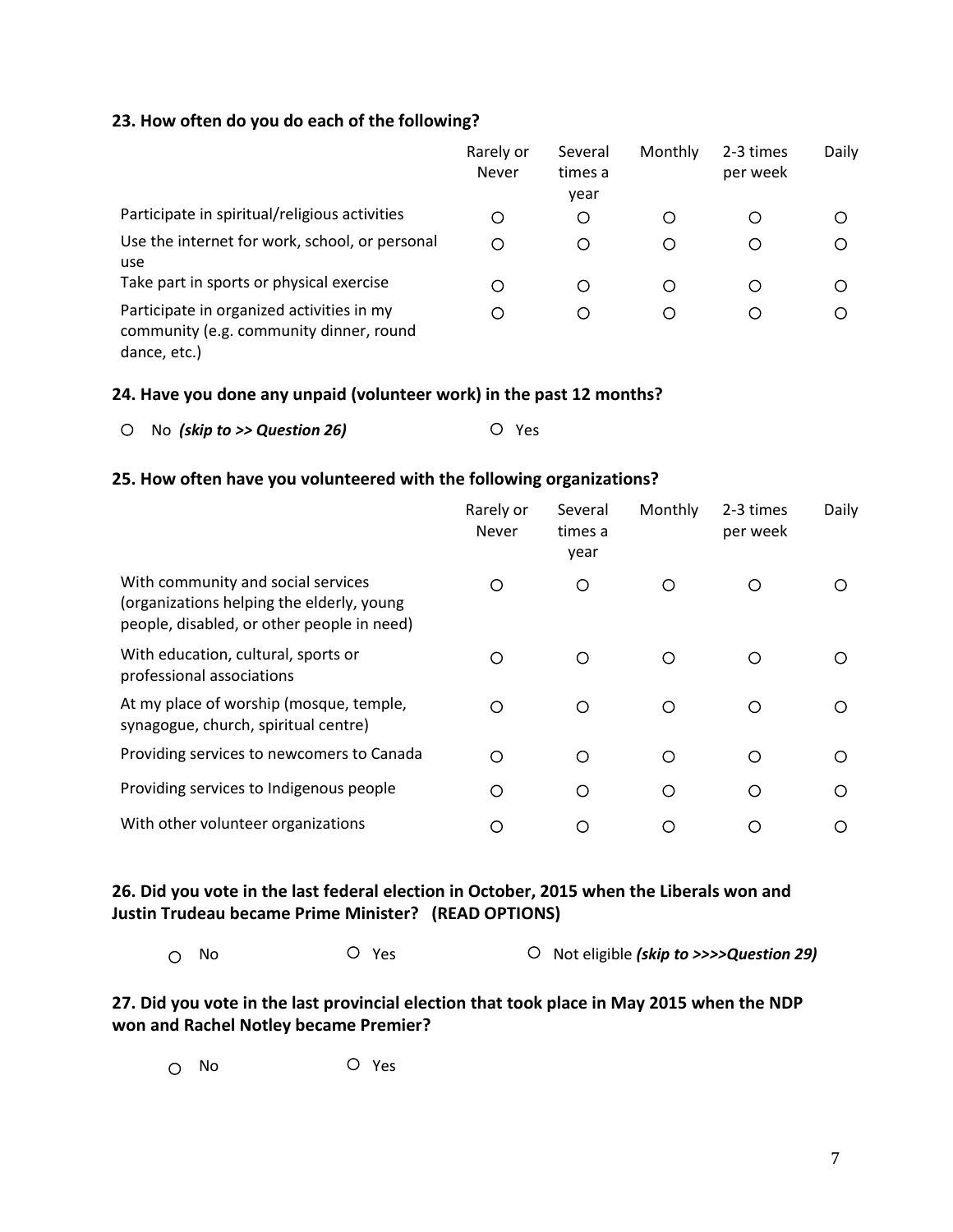**28. Did you vote in the last municipal election in October 2013 when Don Iveson won as Mayor?** 

No Yes

**29. Some people are trusting and others are less likely to trust anyone. Thinking about trust, please tell me about your trust with regard to community agencies and government. The choices are never, sometimes, most of the time, always, and no contact. (DO NOT READ BRACKETED EXAMPLES UNLESS THE PARTICIPANT NEEDS EXAMPLES)**

|                                                                                                                                    | <b>Never</b> | Sometimes | Most of<br>the time | Always | No.<br>Contact |
|------------------------------------------------------------------------------------------------------------------------------------|--------------|-----------|---------------------|--------|----------------|
| I trust the Alberta government services (such as<br>Alberta Works WCB, Capital Regional Housing,<br>Children's services, etc.      | Ο            | O         | Ο                   | O      | ()             |
| I trust the legal system (such as police, courts,<br>parole board, etc.)                                                           | Ω            | ◯         | ∩                   | Ο      |                |
| I trust health care professionals (such as physicians<br>dental workers, hospital staff)                                           | Ο            | O         | ∩                   | O      | ◯              |
| I trust emergency services (such as fire department,<br>police services, emergency medical staff)                                  | $\bigcirc$   | ◯         | ◯                   | O      | ∩              |
| I trust community services (such as the Food Bank,<br>Boyle McCauley, Ambrose Place, Edmonton<br>Immigrant Serving Agencies, etc.) | ◯            | ◯         | ∩                   | O      | ◯              |

# **30. Now we would like to know about trust and people that you interact with. The choices are never, sometimes, most of the time, and always.**

|                                                | Never | Sometimes | Most of the<br>time | Always |
|------------------------------------------------|-------|-----------|---------------------|--------|
| I trust the people in my neighborhood          | Ο     |           | O                   |        |
| I trust people who work in stores where I shop | O     | O         | O                   | O      |
| I trust people from other cultures             | Ο     | Ω         | O                   | Ο      |
| I trust my family                              | Ω     | ∩         | O                   | Ω      |
| I trust people from my culture                 | O     | ∩         | $\left( \right)$    | ( )    |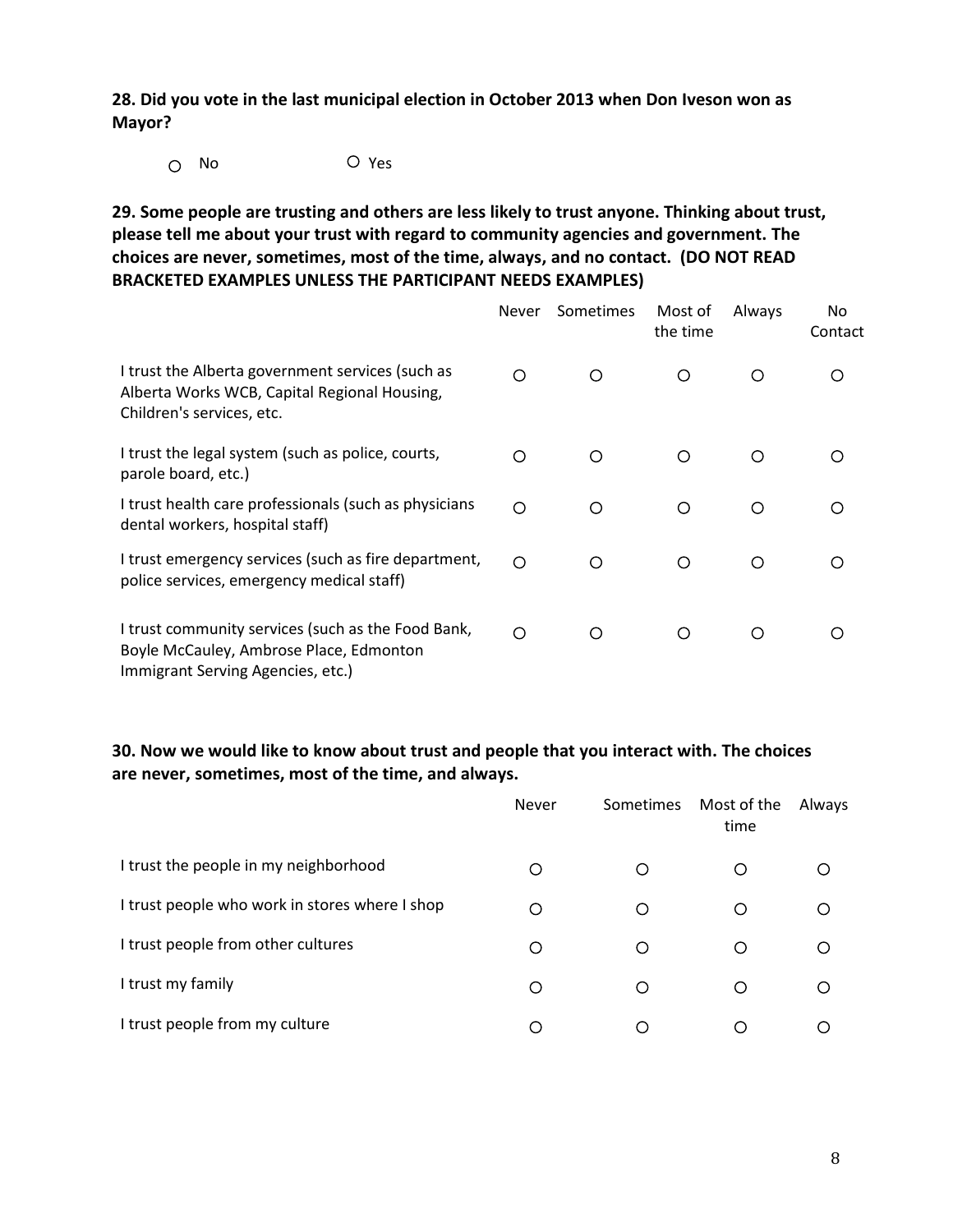# **31. Now I would like read some statements about feeling connected in your community. Please tell me how often you feel the following.**

|                                                                       | Never | Sometimes | Most of the<br>time | Always |
|-----------------------------------------------------------------------|-------|-----------|---------------------|--------|
| How often do you feel part of a group of friends                      |       |           | Ο                   |        |
| How often do you feel that you are no longer close to<br>anyone?      | Ω     |           |                     |        |
| How often can you have company or companionship<br>when you want it?  |       |           |                     |        |
| How often do you feel lonely, even when you are with<br>other people? | ∩     |           |                     |        |

# **32. On average, thinking of the people you do not live with, how often in the last 12 months have you had direct face-to-face contact with the following people?**

|                                                            | Rarely<br>or Never | Several<br>times a<br>year | Monthly | $2 - 3$<br>times<br>per<br>week | Daily | <b>NA</b>        |
|------------------------------------------------------------|--------------------|----------------------------|---------|---------------------------------|-------|------------------|
| Any of your children                                       | Ο                  | Ο                          | O       | O                               | Ω     | O                |
| Your mother or father                                      | О                  | O                          | $\circ$ | O                               | O     | O                |
| A brother, sister, or other relative                       | О                  | O                          | O       | O                               | O     | O                |
| Any of your friends or neighbours from<br>your own culture | Ο                  | O                          | O       | O                               | O     | O                |
| Any of your friends or neighbours from<br>another culture  | О                  | O                          | Ω       | ◯                               | ∩     | $\left( \right)$ |

# **33. Thinking about staying in touch with others, how often in the last 12 months have you had contact with the following people living outside your household by phone, skype, or internet?**

|                                           | Rarely<br>or<br>Never | Several<br>times a<br>year | Monthly | 2-3 times<br>per week | Daily | <b>NA</b>        |
|-------------------------------------------|-----------------------|----------------------------|---------|-----------------------|-------|------------------|
| Any of your children                      | O                     | $\bigcirc$                 | Ω       | O                     | Ω     | O                |
| Any of your parents                       | O                     | O                          | O       | O                     | O     | Ω                |
| Any brother, sister or other relative     | O                     | O                          | O       | O                     | O     | ◯                |
| Any of your friends or neighbours<br>from | O                     | O                          | O       | O                     | O     | ◯                |
| your own culture                          |                       |                            |         |                       |       |                  |
| Any of your friends or neighbours         | ∩                     | O                          | ◯       | O                     | ∩     | $\left( \right)$ |
| from<br>another culture                   |                       |                            |         |                       |       |                  |
|                                           |                       |                            |         |                       |       |                  |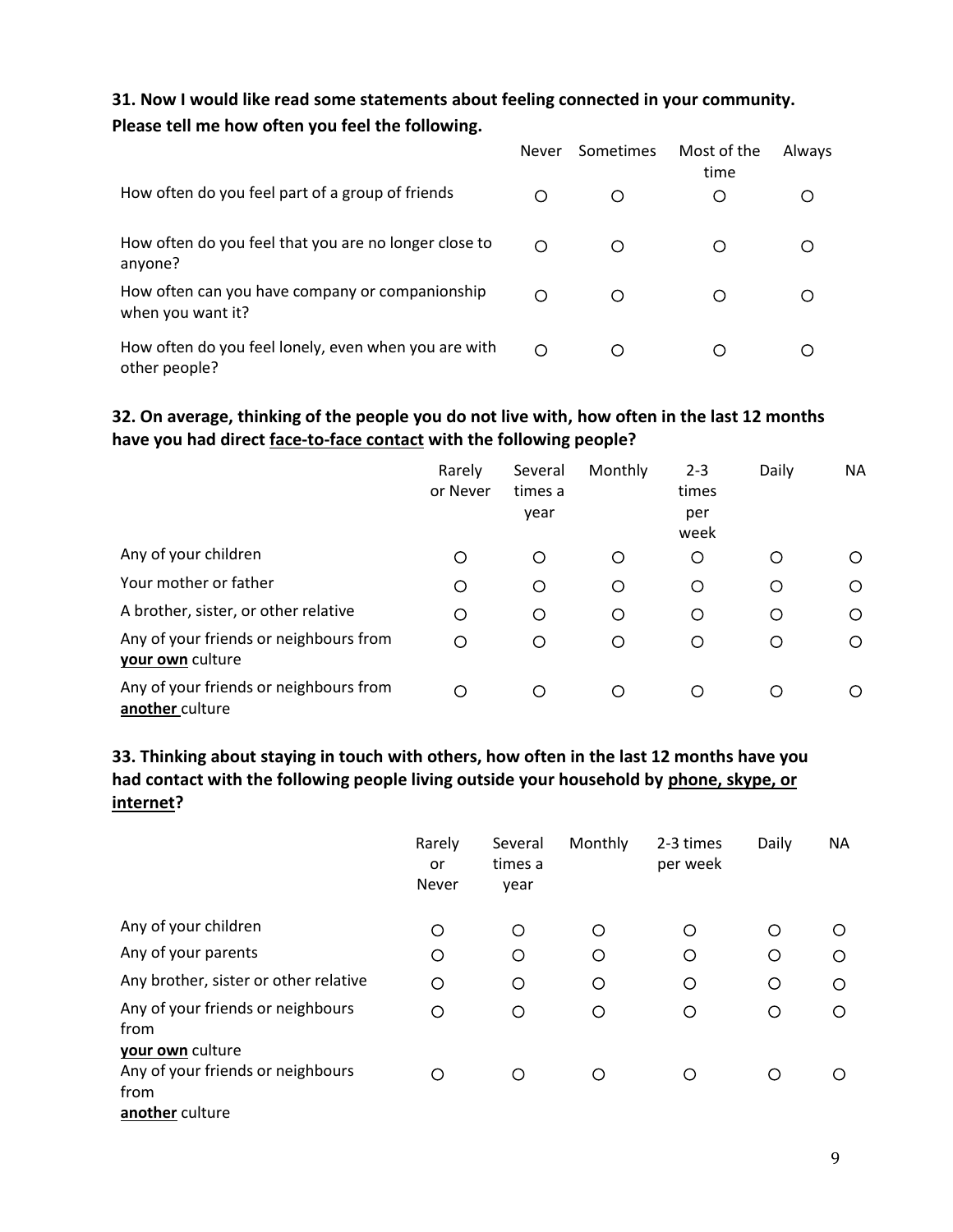**34. Sometimes we are in a situation where we need support. I will list some situations and please tell me who you would turn to for support. (The choices are family or relative, friend or neighbour, community service provider, government department or organization, no one, and other) (SELECT ALL THAT APPLY)**

|                                                                                                       | Family or<br>relative | Friend or<br>neighbour | Community<br>Service<br>Provider | Government<br>Department | No One  | Other (list) |
|-------------------------------------------------------------------------------------------------------|-----------------------|------------------------|----------------------------------|--------------------------|---------|--------------|
| If you need help<br>when you are ill (if<br>you need help with<br>cleaning/cooking/<br>childcare etc. | $\circ$               | $\circ$                | $\circ$                          | $\circ$                  | O       |              |
| If you need advice<br>about a serious<br>personal or family<br>matter                                 | $\circ$               | ◯                      | ∩                                | $\circ$                  | O       |              |
| If you need help<br>looking for a job                                                                 | $\circ$               | $\circ$                | O                                | $\circ$                  | O       |              |
| If you need help<br>looking for housing                                                               | $\circ$               | $\bigcirc$             | $\circ$                          | $\circ$                  | $\circ$ |              |
| If you feel sad and<br>want someone to<br>talk to                                                     | $\circ$               | O                      | $\circ$                          | $\circ$                  | $\circ$ |              |
| If you urgently need<br>money                                                                         | O                     | Ω                      | ∩                                | O                        | O       |              |

# **35. The next statements are about how you feel about yourself. Please indicate how often you feel the following:**

| I am satisfied with myself                     | Never | Sometimes Most of the time | Always |
|------------------------------------------------|-------|----------------------------|--------|
| I have many good qualities                     |       |                            |        |
| I am able to do things as well as other people |       |                            |        |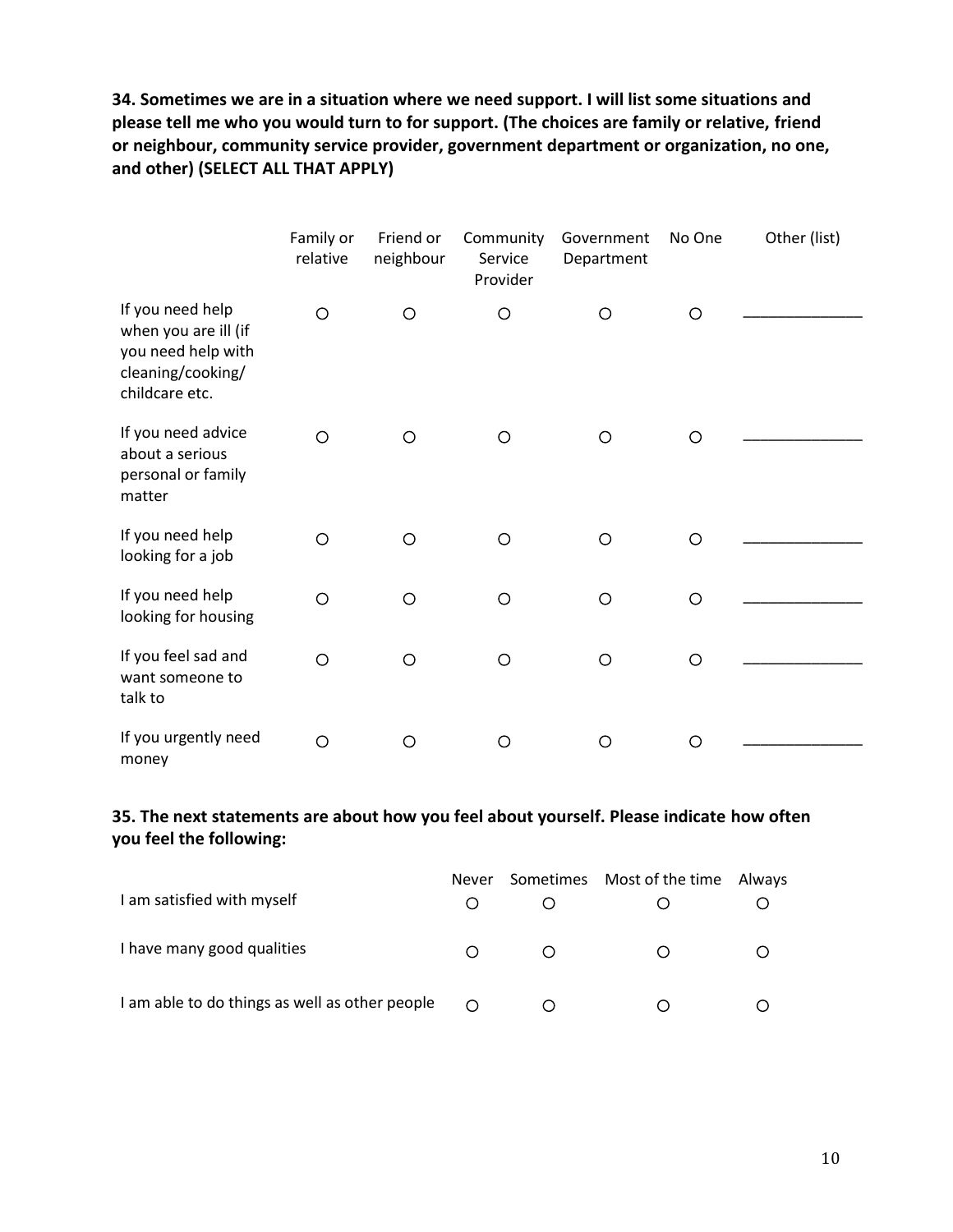## **36. Please indicate how often you have the following feelings.**

|                                     | Never | Sometimes | Most of<br>the time | Always |
|-------------------------------------|-------|-----------|---------------------|--------|
| I feel cheerful and in good spirits | Ο     | С.        |                     |        |
| I feel calm and relaxed             | Ο     | Ω         |                     |        |
| I feel active and energetic         | Ω     | Ω         | Ω                   |        |
| My daily life is interesting        | Ο     | Ω         | O                   |        |
| I feel nervous and tense            | O     | ◯         | O                   |        |
| I feel lonely                       | Ω     | ∩         | Ω                   |        |
| I feel sad                          | ◯     |           |                     |        |

# **37. Now I will read some statements about how people may feel about their community. Please tell me how often you feel the following ways.**

|                                                    | Never | Sometimes | Most of the<br>time | Always |
|----------------------------------------------------|-------|-----------|---------------------|--------|
| I feel connected to the community I live in        | ∩     |           | ∩                   |        |
| I feel connected to my family and friends          |       |           |                     |        |
| I feel connected to others from my culture         | ∩     |           |                     | ∩      |
| I feel like I belong around the people that I know | ∩     |           | ∩                   |        |
| I participate in my community                      | ∩     |           | ∩                   |        |
| I participate in events with friends and family    | ∩     |           | ∩                   |        |
| I participate with people from other cultures      | ∩     | ( )       | ∩                   | ◯      |
| I am free to decide how to live my life            | ∩     |           | ∩                   |        |
| I feel appreciated by others                       | ∩     |           | ∩                   |        |
| I am willing to help make my community better      | ∩     |           | ∩                   |        |
| I have some influence to make my community better  | ∩     |           | ∩                   |        |
| I feel safe in my community                        |       |           |                     |        |

# **38. Discrimination is unjust treatment because of race, age, economic situation, or gender. Have you ever experienced any form of discrimination in Edmonton?**

O No *(skip to >>>> Question 39)* O Yes

#### **38a. How often do you experience discrimination?**

- $\bigcirc$  Rarely or never  $\bigcirc$  Weekly
- $\bigcirc$  Several times year  $\bigcirc$  Daily
- Monthly